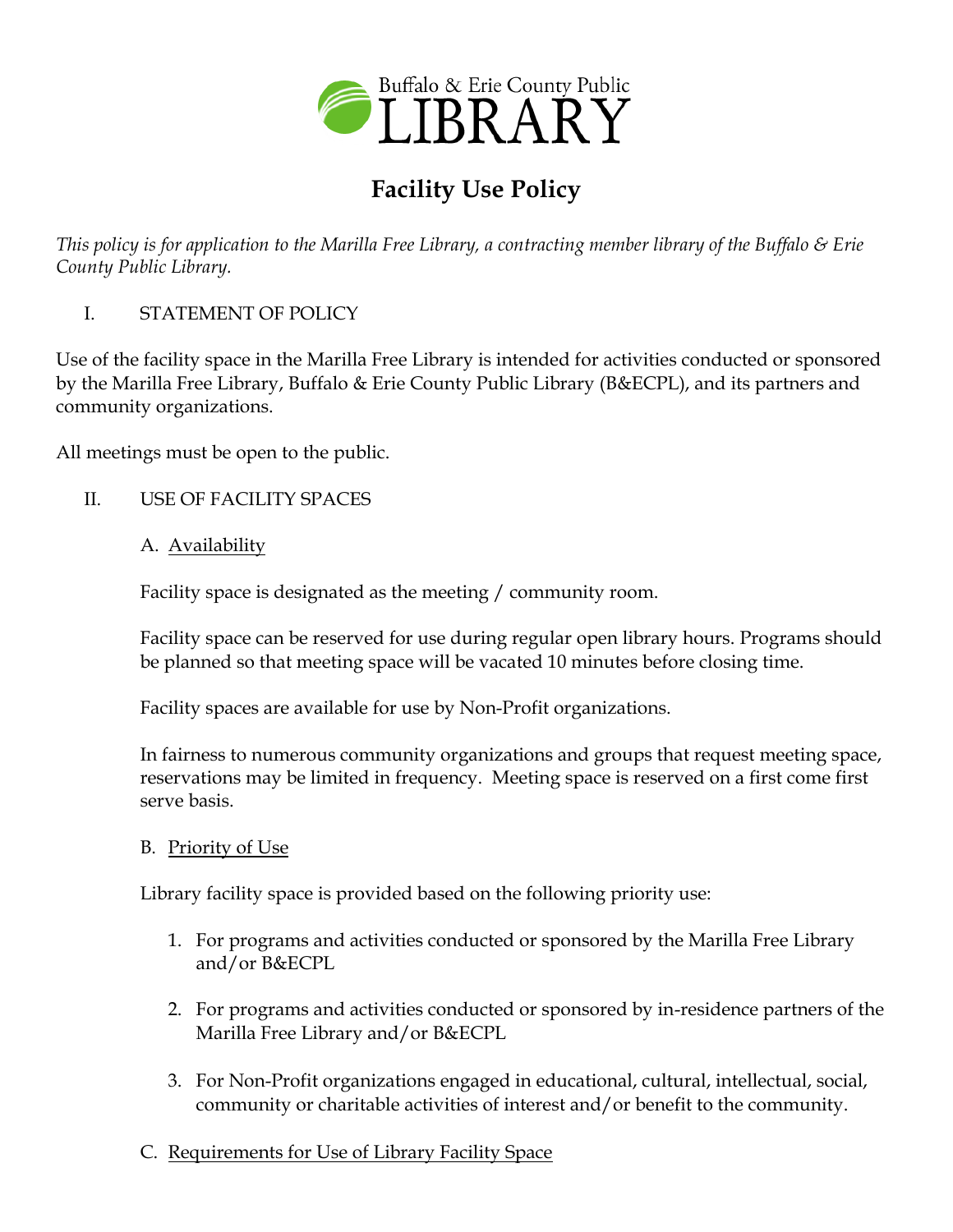All organizations / groups using the library must:

- 1. Read and agree to adhere to the *Rules of Conduct Policy.*
- 2. Complete and submit an *Application for Facility Use.*
- 3. Secure any necessary performance licenses and indemnify the Marilla Free Library, B&ECPL and Erie County for any failure on the renting organization's part to do so. Accept liability for personal injury, damage to library facilities, and/or loss of library property arising from use of the facility space by renting organization. Hold harmless the Marilla Free Library and B&ECPL for any and all liability, which arises out of the use of the facility space. The Marilla Free Library and B&ECPL assumes no responsibility whatsoever for personal injury to or loss of property by any member, affiliated person, guest, invitee, or licensee of the using organization or group, its members, affiliated persons, guests, invitees, or licensees.
- 4. Make all meetings, programs, etc. open to the public.
- 5. Refrain from cooking or serving food or beverages of any kind. No alcohol is permitted. Burning or lighting of any materials, including incense and candles is prohibited. Any variation must be approved in advance by the Marilla Free Library Director or designee. The decision to approve a requested variation is within the sole discretion of the Marilla Free Library Director or designee.
- 6. Conduct meetings in such a way as not to disturb library operations. Adult supervision is required for any group of minors. The organization's contact person must be 18 years of age or over and be in attendance when the facility space is in use. That person shall be responsible for managing orderly behavior of all attendees and for protection of Library property in connection with the meeting.
- 7. Notify the library designee in the event the meeting is cancelled. Failure to notify the library in a timely manner may result in the loss of facility use privileges.
- 8. Notify the library designee beforehand of any plans to record, broadcast or televise the meeting or any portion of the meeting.
- 9. Adhere to maximum occupancy of facility space and inform attendees of the location of fire exits and fire exit paths.
- 10. Refrain from transferring use of facility space to another organization or group.
- 11. Assume responsibility for participant accommodations (e.g. assistive listening devices, interpreters etc.) and specific articles of compliance as required by the Americans with Disabilities Act. The Marilla Free Library and B&ECPL do not discriminate on the basis of disability in any of its programs and services. The Marilla Free Library and B&ECPL may be able to assist with some accommodations if requests are made at least five (5) working days in advance of use.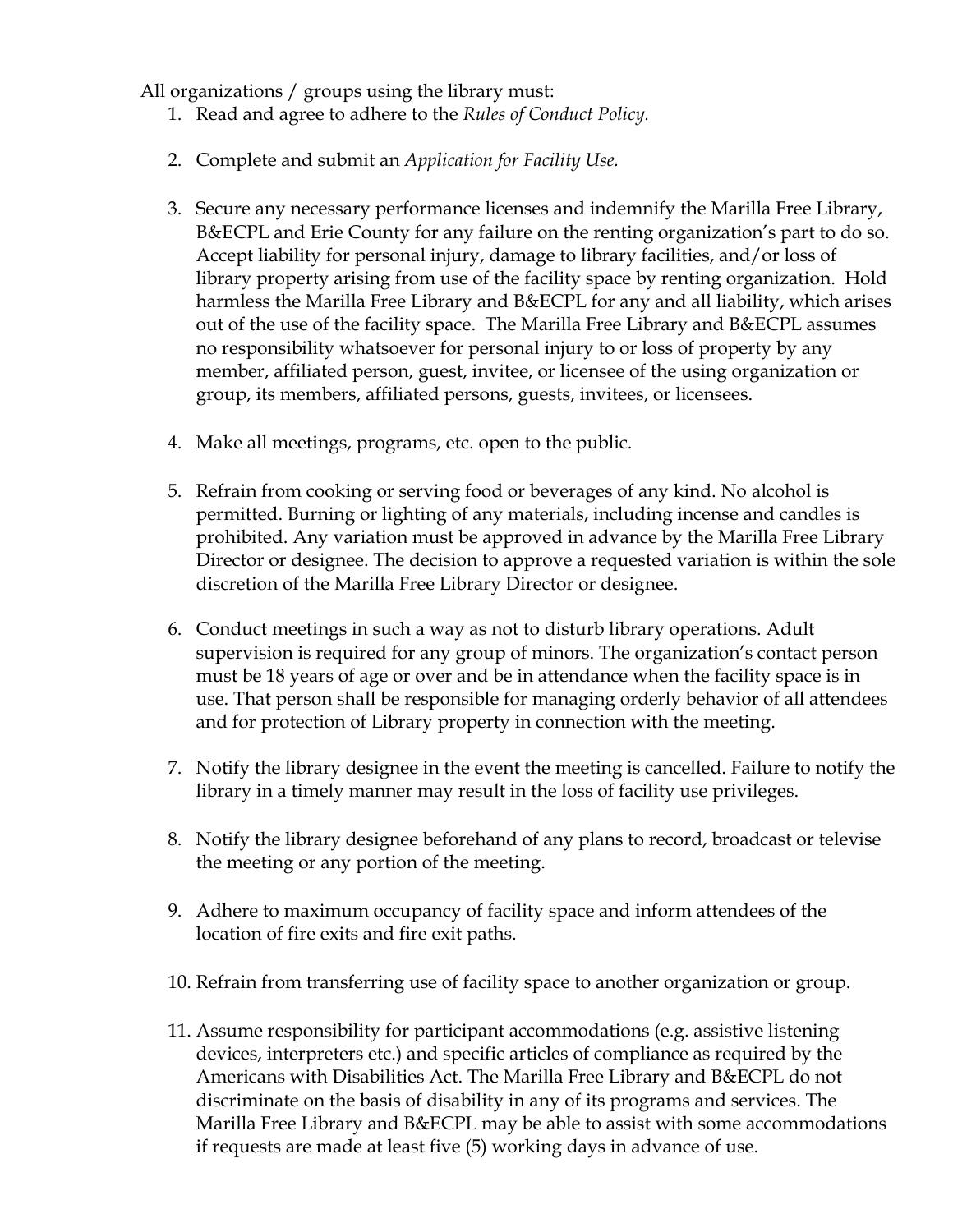12. Refrain from posting flyers, notices, posters or other materials in the library. The library will post your materials if they fall within the Marilla Free Library's *Distribution Policy*, contact the Marilla Free Library with inquires at 716-652-7449.

### D. Marilla Free Library Reservation of Rights

- 1. Facility use by the Marilla Free Library and B&ECPL takes precedence over use by outside groups. The Library reserves the right to pre-empt the use of facility space for Library purposes upon 60 days notice to the organization requesting that space.
- 2. The Marilla Free Library may charge fees for costs incurred beyond normal operating costs.
- 3. Marilla Free Library personnel must have free access to facility spaces at all times. The Marilla Free Library retains the right to monitor all meetings conducted on the premises to ensure compliance with its regulations. Meetings that are observed to be in violation of Marilla Free Library policies will be terminated immediately and future use may be denied.
- 4. The Marilla Free Library reserves the right to close due to adverse weather conditions or emergencies and will attempt to notify the organization's contact person.
- 5. The Marilla Free Library shall not assume responsibility for the security of items brought into meetings. The Marilla Free Library will not provide storage of materials or equipment for an organization or group.
- 6. Marilla Free Library personnel are not in a position to assist organizations with their event.
- 7. The Marilla Free Library will include all events in its online public Events Calendar (www.BuffaloLib.org) and any other event listing currently being utilized. The Marilla Free Library will use the applicant's designated contact for all inquiries. Except as a designation of location, the name of the Marilla Free Library and B&ECPL may not be used in any publicity relating to use of facility spaces unless preapproved by the library designee.
- 8. Permission to use a facility space does not constitute an endorsement by the Marilla Free Library or B&ECPL of a program or point of view expressed.
- E. Organization of Function Specific Guidelines
	- 1. Partnering organizations and Non-Profit organizations:
		- a. Meeting must be free and open to the public.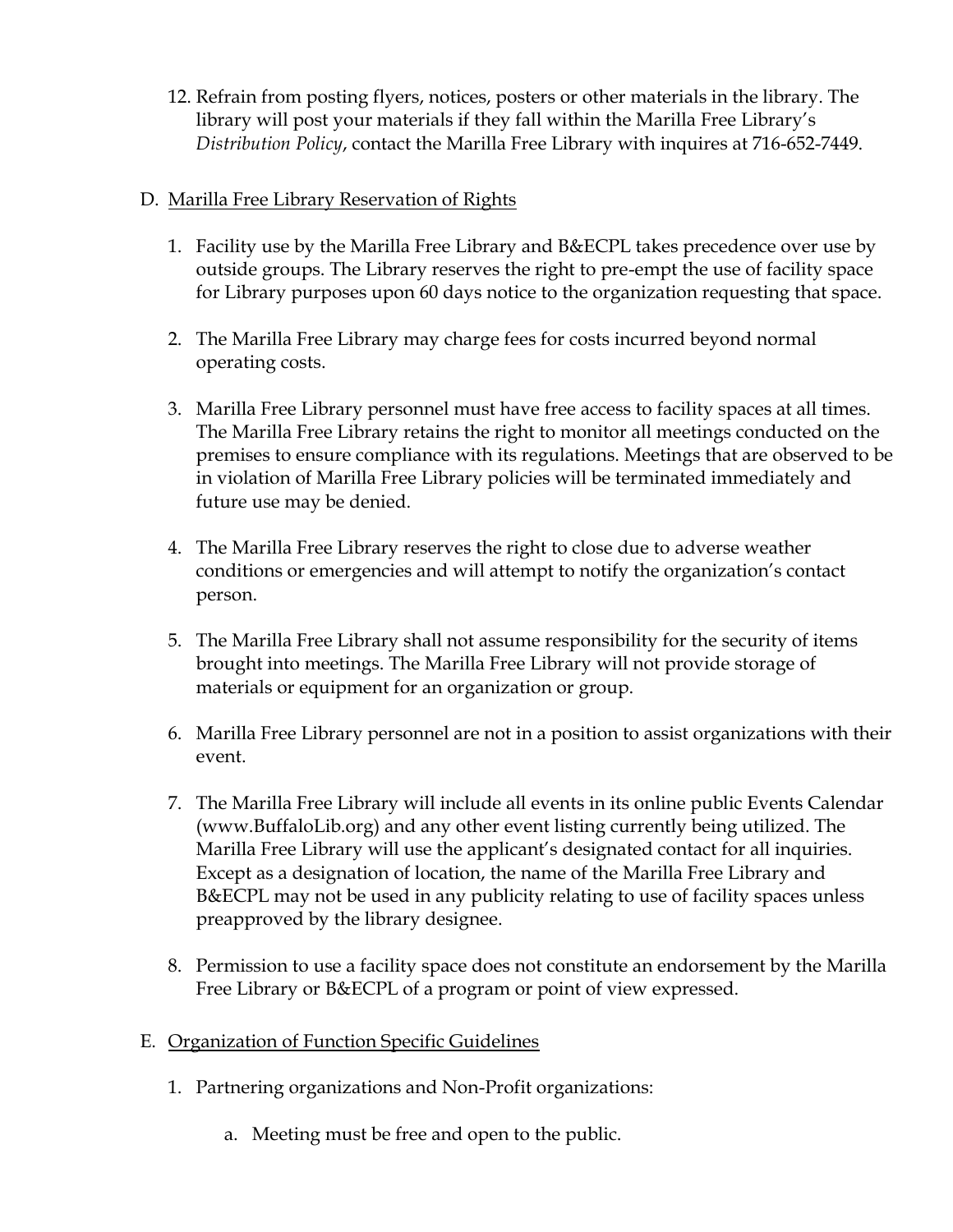- b. No admission fee, required donation or goodwill offering shall be charged to people attending a meeting.
- c. No products, services, or memberships may be advertised, solicited, or sold. At the discretion of the Library Director, fundraising to benefit the Library, and the sale of books, compact discs and other items by authors or artists, Friends of the Library or other Library-related groups, will be permissible at Library sponsored programs.
- 2. Political functions:

The intent of the Marilla Free Library Facility Use Policy is to allow use of its facilities for a forum of public debate on public policy, while at the same time prohibiting use of its facilities for partisan political purposes.

Marilla Free Library facility spaces are "limited public fora." The Library prohibits the use of its facility spaces for actions or events organized by a political campaign committee or other group that exists for the purpose of promoting, endorsing or opposing a candidate or a ballot or election issue.

Meetings at which candidates will discuss current ballot or election issues are permitted provided they are: (1) hosted by a nonpartisan, non-profit organization (i.e. League of Women Voters), which is approved as such by the Marilla Free Library and B&ECPL and satisfies all requirements of the Library, and (2) all candidates for the same office (or, in the case of a referendum, representatives of opposing views) have been invited to participate.

Meetings held by elected officials to gather input or communicate with their constituents are permitted, except that meetings, actions or events held by elected officials (or candidates for elected positions) are not permitted during the 30 days prior to any general, primary or special election or any referendum.

#### III. LIBRARY CONTACT INFORMATION

All groups seeking use of the Marilla Free Library facility space should see the contact information below:

## **Marilla Free Library**

11637 Bullis Road Marilla, NY 14102 Phone: 716-652-7449

Policy for Meetings at the Marilla Free Library is determined by the Board of Trustees, and is subject to review and revision at the discretion of the Board. Appeals to the policy may be submitted to the Board of Trustees in writing.

Adopted March 15, 2017